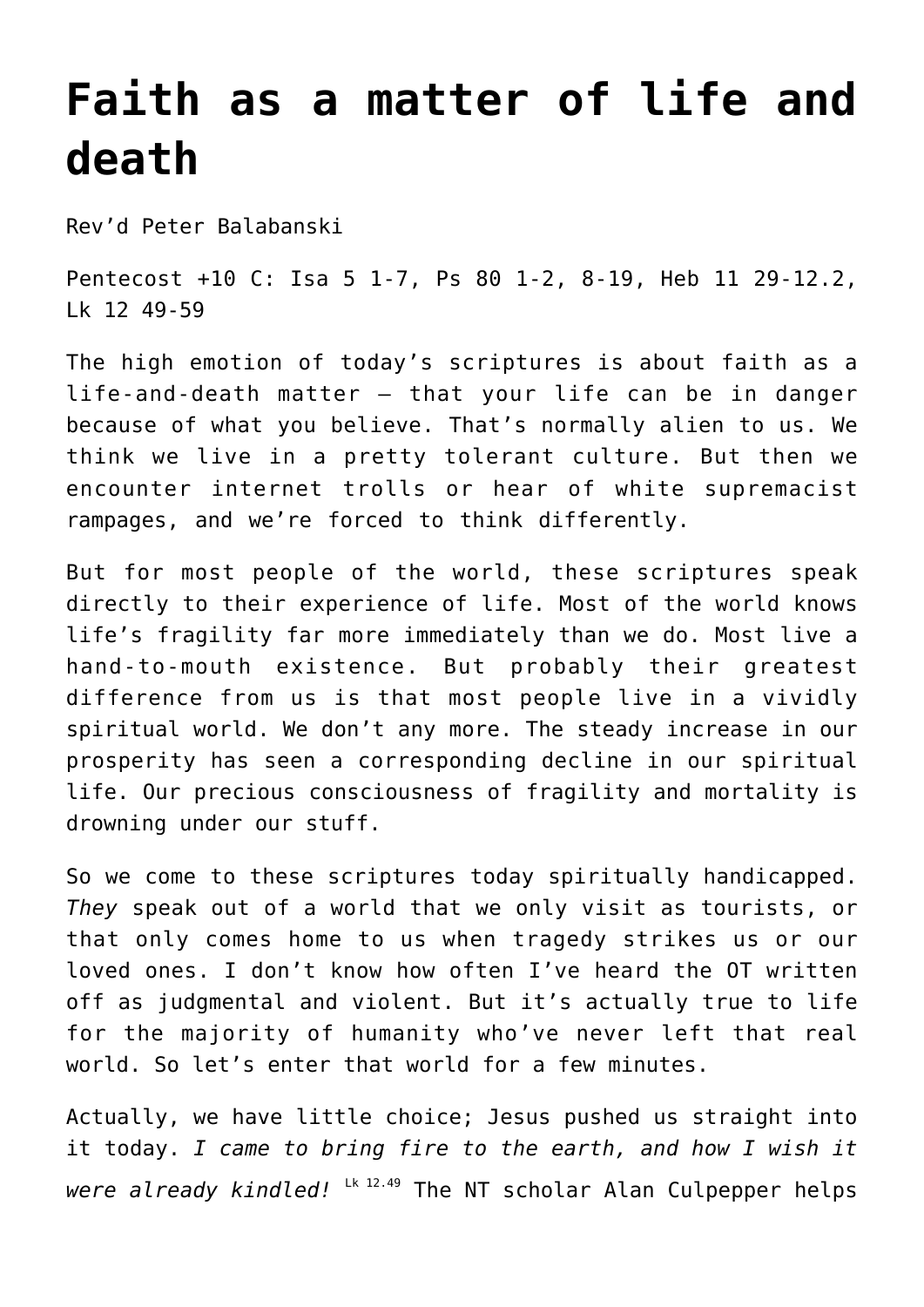us approach this saying with more understanding by taking us to the non-Biblical Gospel of Thomas. There, Logion 82 reads *Whoever is near me is near fire; whoever is distant from me is distant from the kingdom*. Culpepper puts the two sayings together and writes, 'Although the Kingdom of God is always characterised by reconciliation and peace, the announcement of the kingdom is always divisive, because it requires decision and commitment.'<sup>Luke 266</sup> Fire in Luke often means judgement (3.9, 17) and it's clear that Jesus believes he is in no way going to be spared: *12.50 I have a baptism with which to be baptized, and what stress I am under until it is completed!*

Ever since the moment we read about on that last Sunday in June where Jesus set his face towards Jerusalem, Lk 9.51 he lived under the threat of that baptism which members of Luke's community knew only too well; a baptism in his own blood.

*12.51 Do you think that I have come to bring peace to the earth? No, I tell you, but rather division!* Remember Culpepper's thought, 'the announcement of the kingdom is always divisive, because it requires decision and commitment'. If you hold to your integrity strongly enough, you'll inevitably arrive at lines in the sand you won't cross, or meet people you can't go along with. And in this whole section of the Gospel …*the prophet's journey to Jerusalem*… Jesus has been preparing his followers for their coming life of just such a radical discipleship; we've seen him

- training them for mission (10.1-24 Mission of the seventy)
- teaching them how to pray (11.1-13 Lord's Prayer)
- teaching them how to fight evil spiritual forces (11.14-26)
- teaching them how to resist conservative religious factions (11.37-53)
- and encouraging them in personal ethical integrity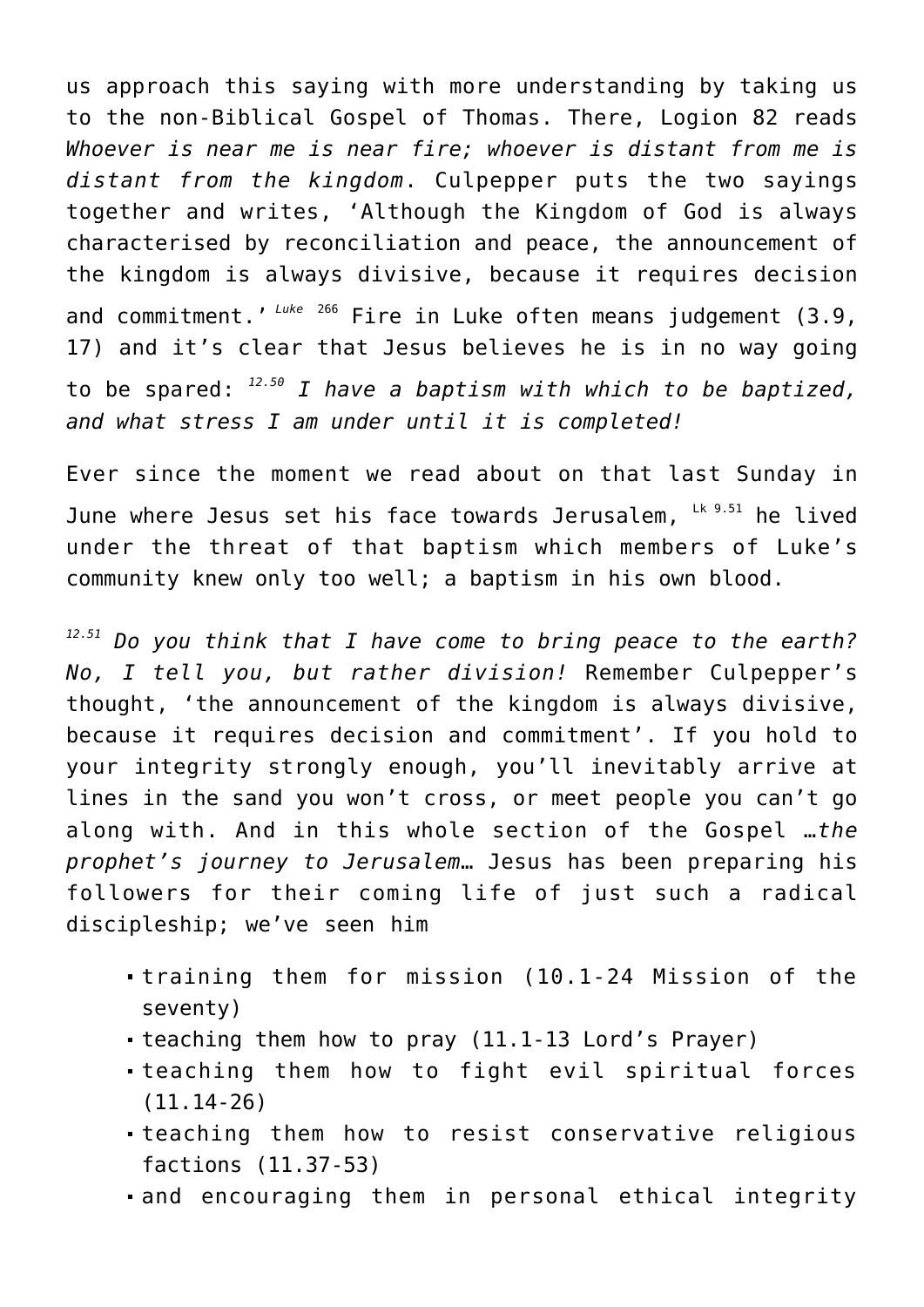(12.1-48)

This is all pretty standard, team-building stuff, isn't it. Luke's community needed material like this to sustain them in their struggle for identity and validity in the face of persecution and ostracism. But Jesus doesn't stop there. In a move from that standard, predictable stuff, he launches into the unspeakable. Jesus goes on to claim a commitment from his followers that challenges the basic unit of all that is to be valued in the Middle East—the family.

*<sup>52</sup> From now on five in one household will be divided, three against two and two against three; <sup>53</sup> they will be divided: father against son and son against father, mother against daughter and daughter against mother, mother-in-law against her daughter-in-law and daughter-in-law against mother-in-law.*

Luke is clear about how central the family is to everybody's identity in his time and place. Luke tells us the unforgettable stories of the prodigal son  $15.11-32$  who wished his father dead and the rich young ruler  $18.18-25$  who couldn't sell his possessions. And into that all-important family culture, Jesus says he's come to bring division. We can be in no doubt that what Jesus teaches here is deeply offensive; deliberately offensive.

But by the same token, we need to acknowledge that for many of us now, what Jesus teaches here may well be a painful fact. Our commitment to Christ is often something which highlights divisions between ourselves and our friends, and even divisions within our families and church communities. When I do training programmes in marriage preparation and enrichment models, they certainly wake me up to that again. Families and churches can be dangerous places.

Extreme sectarian groups will sometimes call on a passage like this one to justify isolating their followers from *infidel*